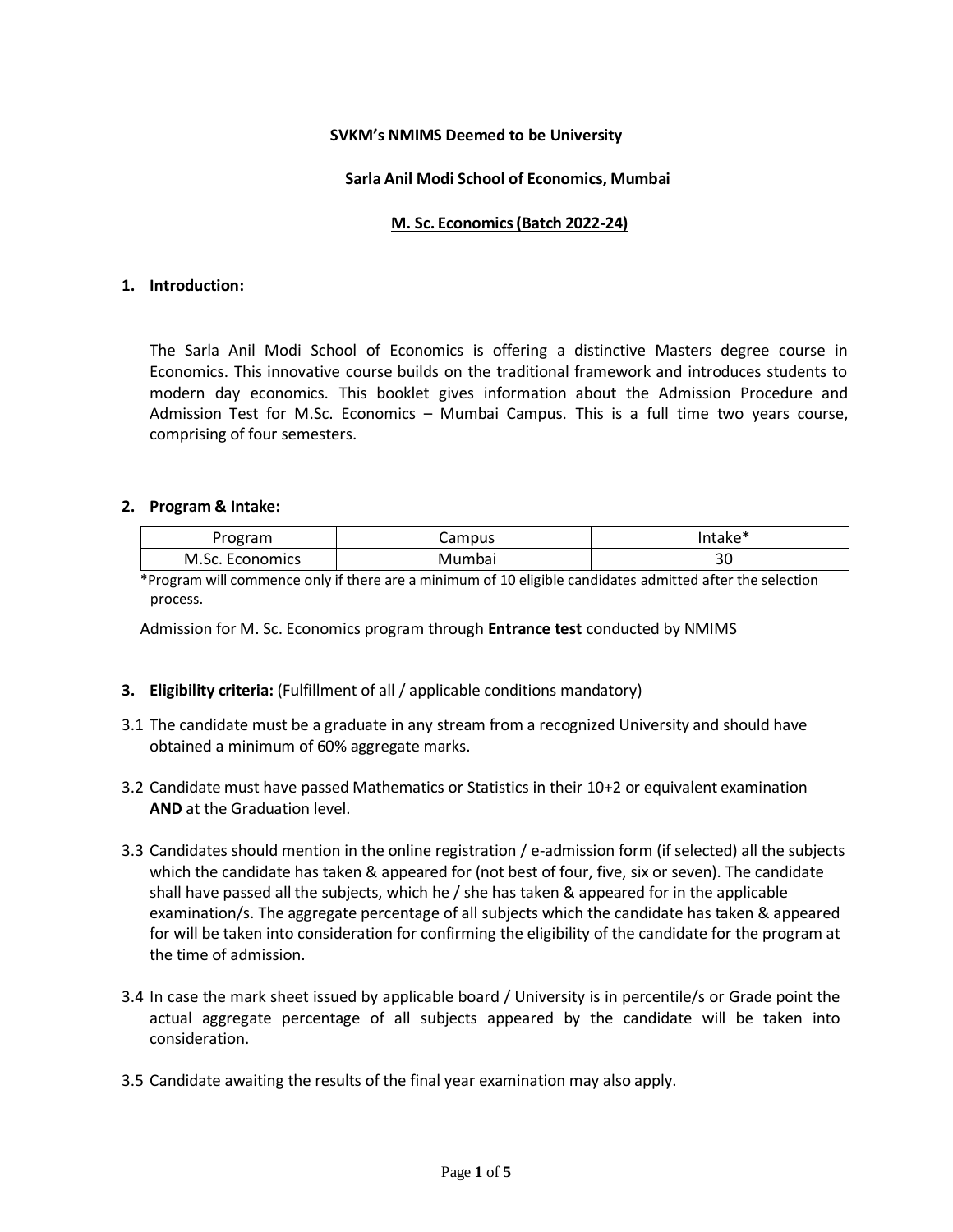- 3.6 Candidates called for admission on the basis of merit list and who do not have final mark sheet will be given "provisional admission". Fees will be accepted from such candidates but their admission will be confirmed on submission of final mark sheet.
- 3.7 Candidate whose final mark sheet is not available at the time of admission is required to upload internet copy of result duly attested by Principal of the school / college with official seal, failing which candidate will not be admitted for the program
- 3.8 Submission of AIU equivalence certificate to confirm the eligibility for the program is mandatory for those candidates who have completed their examination from Overseas Universities.
- 3.9 Candidates who have cleared their graduation by doing a part time course or through distance learning, correspondence course externally, open school from a recognized University are eligible to apply & register as per UGC guidelines.

# **4. Admission Process:**

| <b>M.Sc. Economics</b>                                                                                                                                                                                                                   |                                                                                                                                                                                                                               |                                                                                                                                                               |                                                                                                                                                                                                                   |  |
|------------------------------------------------------------------------------------------------------------------------------------------------------------------------------------------------------------------------------------------|-------------------------------------------------------------------------------------------------------------------------------------------------------------------------------------------------------------------------------|---------------------------------------------------------------------------------------------------------------------------------------------------------------|-------------------------------------------------------------------------------------------------------------------------------------------------------------------------------------------------------------------|--|
| Step 1                                                                                                                                                                                                                                   | Step 2                                                                                                                                                                                                                        | Step 3                                                                                                                                                        | Step 4                                                                                                                                                                                                            |  |
| Initial Registration,<br>Pay the application<br>fee and complete<br>the process                                                                                                                                                          | Download<br>call letter &<br>Upload<br>required<br>documents<br>for test                                                                                                                                                      | To appear<br>for<br>entrance<br>test                                                                                                                          | To<br>complete<br>admission<br>formalities                                                                                                                                                                        |  |
| Visit www.nmims.edu<br>For registration click on<br>"Apply Now" and create<br>an account.<br>Candidate will get the<br>$\bullet$<br>regisation number on<br>their registration email<br>id. to fill and complete<br>the application form | Candidates, who<br>$\bullet$<br>registered successfully,<br>only will be confirmed for<br>Written Test & Personal<br>Interview.<br>Candidates are required<br>to download the call<br>letter from website/login<br>dashboard. | The entrance<br>$\bullet$<br>examination will be<br>done through google<br>form and the personal<br>interviews will be held<br>on MS Teams /Zoom<br>Platform. | <b>Selected Candidate</b><br>$\bullet$<br>has to confirm<br>his/her provisional<br>admission by filling<br>up e-admission<br>form, uploading<br>required document<br>and paying fees<br>within given<br>timeline. |  |
| Before filling the online<br>form, please read all the<br>instructions carefully<br>mentioned in the<br>instruction sheet,<br>important dates and<br>Terms & Condition given<br>in the online application<br>form.                       | Upload mentioned<br>documents for Entrance<br>Test.                                                                                                                                                                           |                                                                                                                                                               | Only those<br>candidates who<br>complete the<br>process by paying<br>fees will admitted<br>to the program.                                                                                                        |  |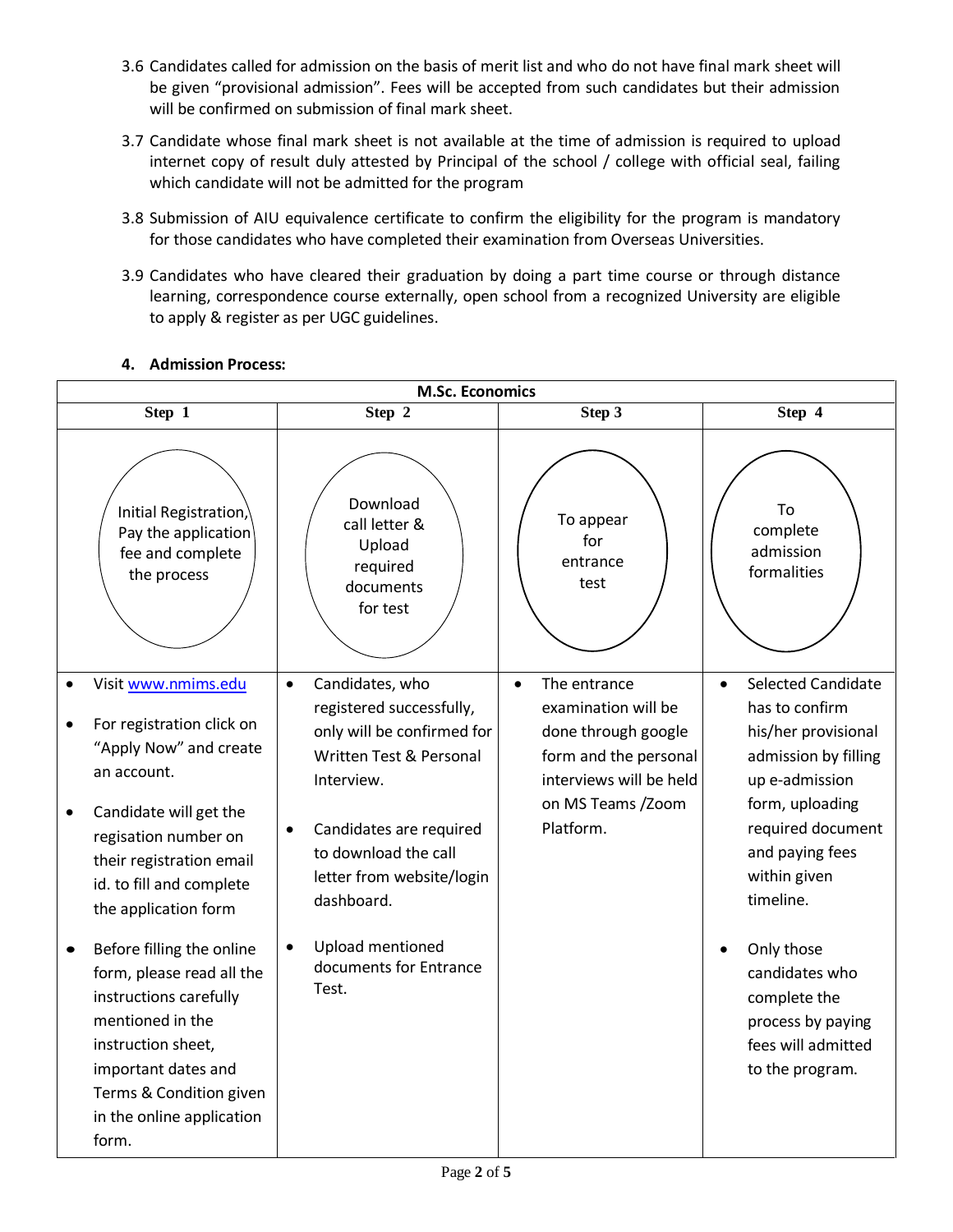# 4.1 **Payment of Registration (Step 1):**

- Online Registration Fee of Rs.2500/-
- Registration Fee is non-refundable.

# 4.2 **Call letter (Step 2):**

No separate call letter will be mailed or posted to the candidates.

## **List of Documents to be uploaded for to appear entrance test:**

- 1) Copy of duly filled online application form
- 2)  $10^{th}$  mark sheet & passing certificate
- 3) (10+2) or equivalent mark sheet and passing certificate
- 4) Degree mark sheet & Degree certificate (if applicable)
- Candidate's application form will not be considered if they fail to upload the above-mentioned documents till Sunday, 24<sup>th</sup> June'2022
- The link for the Entrance examination & personal interview will be mailed to your registered email id. The Interviews will be scheduled as per the important dates mentioned on the website.
- The candidate must be available as per the mentioned time given in the call letter. Candidate should have desktop/laptop for taking the entrance examination with proper internet connection.

## **5. Selection Process:**

Written Test : Maximum Marks 80

| <b>SECTION</b>                         | <b>SUBJECT</b>               | No. of Questions    | Max. Marks |
|----------------------------------------|------------------------------|---------------------|------------|
| Section I                              | <b>Quantitative Aptitude</b> | <b>15 Questions</b> | 30 Marks   |
| Section II                             | Logical Reasoning            | 10 questions        | 20 marks   |
| Data Interpretation<br>Section III     |                              | 10 Questions        | 20 marks   |
| <b>General Awareness</b><br>Section IV |                              | 5 Questions         | 10 marks   |

Quantitative Aptitude section will include

- 1) Algebra- Solutions to system of equations
- 2) Calculus Differentiation and integration
- 3) Basic probability

Personal Interview : Maximum Marks: 20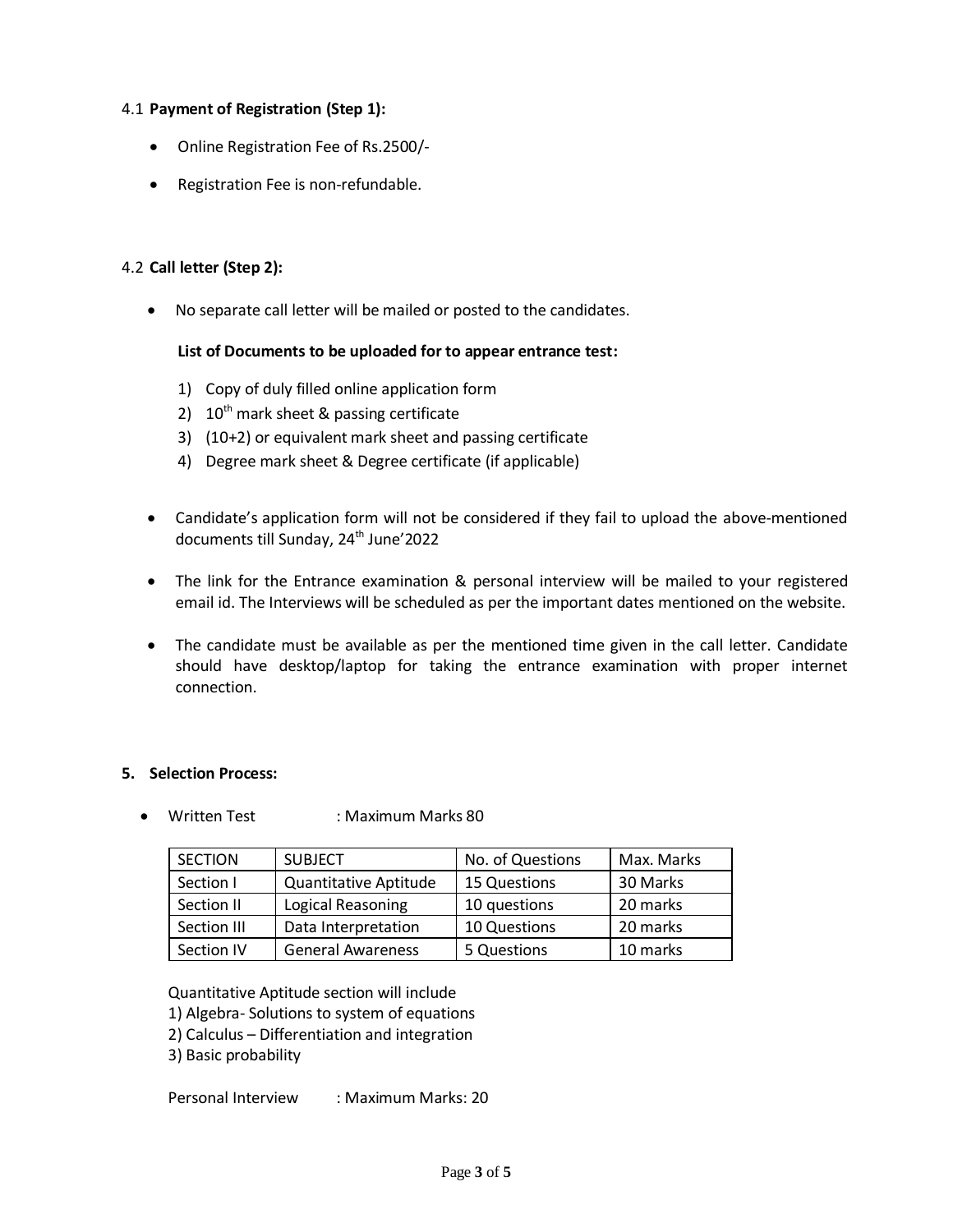- Final merit list will be prepared on the basis of the marks obtained in the Written Test & Personal Interview.
- Admission offer is given as per merit and vacancy. Selected Candidate has to confirm his/her provisional admission by filling up e-admission form, uploading required document and paying fees within given timeline. Kindly note that only those candidates who complete the process by paying fees will admitted to the program.
- WAITLISTED candidates have to check their merit list status as per date given on the website.
- The selection will be solely based on merit.
- The cut-off for deciding the merit shall lie solely with NMIMS.

## **6. Program Feesfor batch 2022: (for information only)**

Program fees for 1<sup>st</sup> year M. Sc. Economics were Rs.2,02,000/-

Fees for  $1<sup>st</sup>$  year M.Sc. Economics (Batch 2022) will be declared at the time of admission.

#### **7. Refund Rule:**

If a student chooses to withdraw from the program of study in which he / she is enrolled, the institution concerned shall follow the following five-tier system for the refund of fees remitted by the student.

| Sr. | <b>Percentage of Refund</b> | Point of time when notice of withdrawal of admission is served to HEI                |
|-----|-----------------------------|--------------------------------------------------------------------------------------|
| No. | of Aggregate fees*          |                                                                                      |
| (1) | 100%                        | 15 days or more before the formally-notified last date of admission.                 |
| (2) | 90%                         | Less than 15 days <b>before</b> the formally-notified last date of admission.        |
| (3) | 80%                         | 15 days or less after the formally notified last date of admission.                  |
| (4) | 50%                         | 30 days or less, but more than 15 days, after formally notified last of<br>admission |
| (5) | 00%                         | More than 30 days after formally notified last date of admission.                    |

In case of (1) in the table above, the deduction will be 5% of the fees paid as processing charges from the refundable amount, subject to a maximum of Rs 5,000/-.

Note: 1) The above refund rules are subject to revision as applicable.

 2) Candidates to refer Important Dates of the respective programme & refer refund rules mentioned in the offer letter.